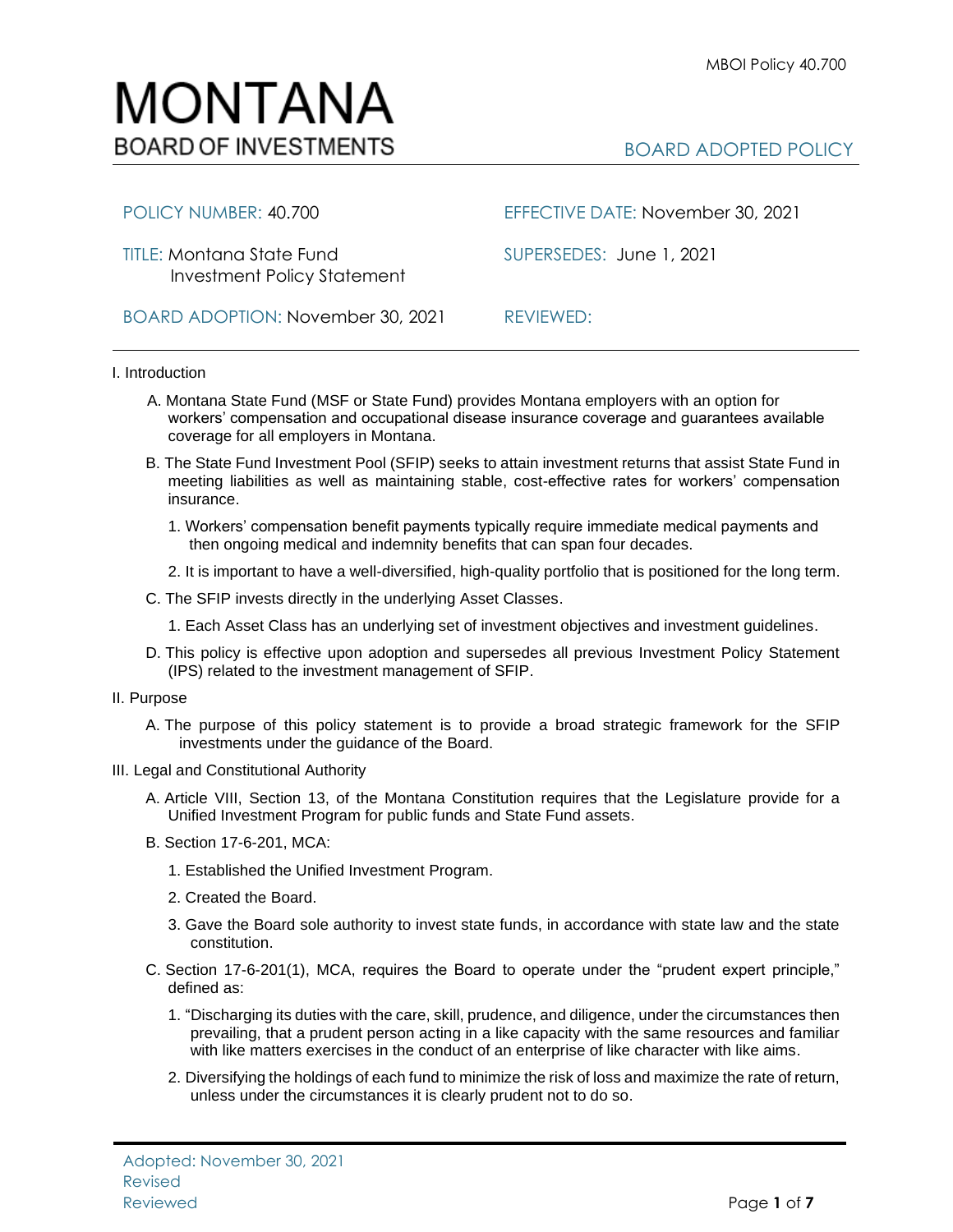- 3. Discharging its duties solely in the interest of and for the beneficiaries of the funds managed."
- D. Article VIII, Section 13 (4), of the Montana Constitution requires:
	- 1. "Investment of state compensation insurance fund assets shall be managed in a fiduciary capacity in the same manner that a prudent expert acting in a fiduciary capacity and familiar with the circumstances would use in the conduct of a private insurance organization. State compensation insurance fund assets may be invested in private corporate capital stock. However, the stock investments shall not exceed twenty-five percent (25%) of the book value of the state compensation insurance fund's total invested assets."
- E. State Fund investments are subject to Title 33, Chapter 12 of the MCA.
	- 1. The purpose of Chapter 12 (Insurer Investments) "is to protect the interests of insureds by promoting insurer solvency and financial strength."
- F. The Board, as the investment fiduciary, is responsible for establishing the investment parameters for the SFIP.
- IV. Strategic Investment Objectives
	- A. The Board's primary objective is to provide investment income that assists the State Fund in meeting claim benefit liabilities as well as maintaining stable, cost-effective rates for workers' compensation insurance.
	- B. The Board's secondary objective is to achieve long term capital appreciation in excess of inflation.
	- C. Both objectives must be compatible with the Board's risk tolerance and prudent investment practices.
	- D. The Board seeks to maintain a long-term perspective in formulating and implementing investment policies and evaluating investment performance.
- V. Time Horizon
	- A. The Board expects to meet or exceed these objectives over a long-term investment horizon.
	- B. Over shorter periods, the anticipated market volatility, and specific actions, including risk mitigation efforts of the Board, may lead to unfavorable but expected deviation from the objectives.
- VI. Performance Measurement
	- A. Success in achieving these objectives will be measured by comparing the risk and return of the SFIP account to the return on the:
		- 1. Bloomberg/Barclays U.S. Aggregate Bond Index (fixed income).
		- 2. S&P 500 index (domestic equity).
		- 3. MSCI ACWI Ex U.S. Index (international equity).
		- 4. NCREIF ODCE Index (real estate).
	- B. Each weighted proportionately to the portfolio's holdings.
	- C. Performance results will be monitored and evaluated quarterly.
	- D. Success in achieving the objective will be measured on a three (3) year, five (5) year, and ten (10) year annualized basis.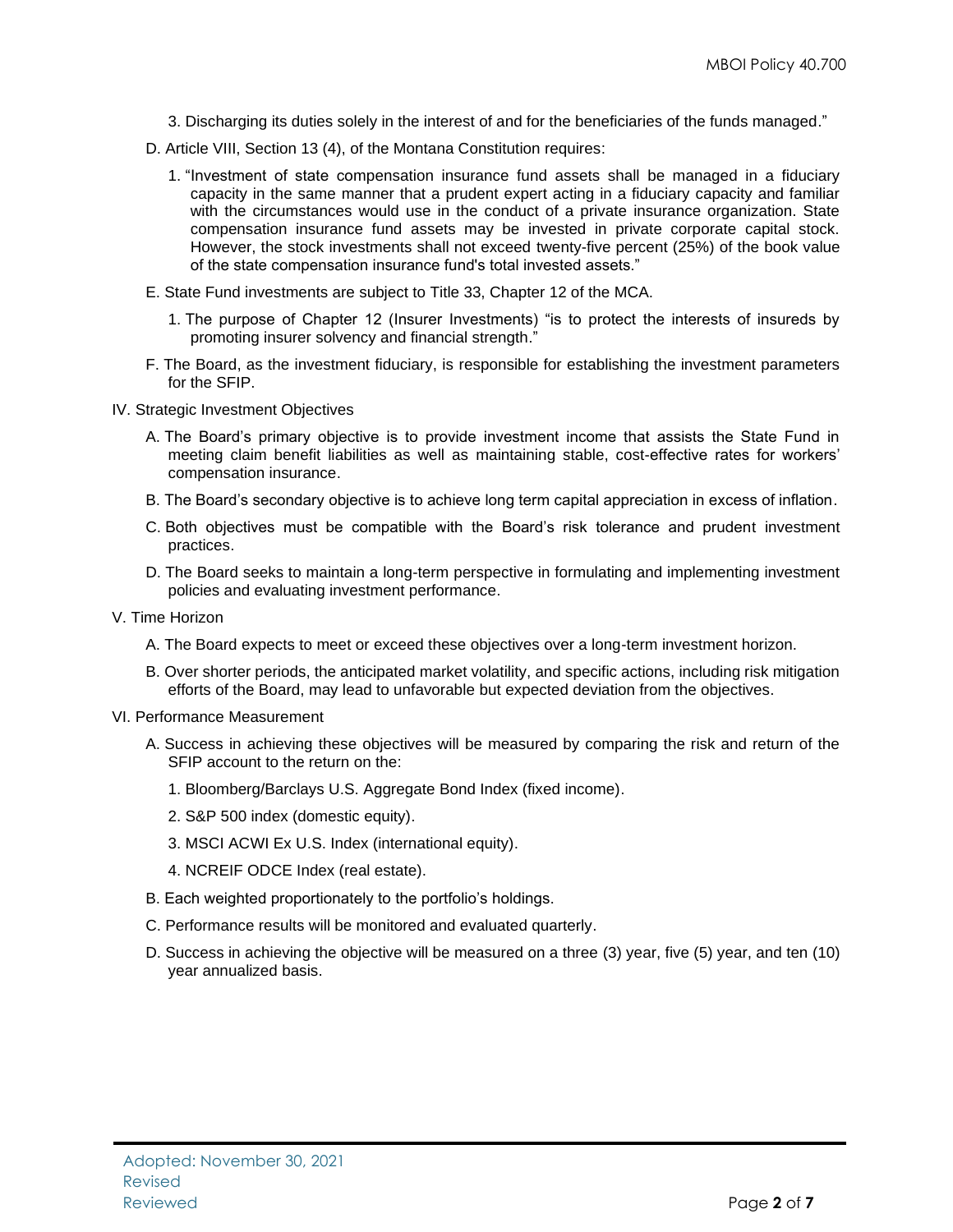#### VII. Roles and Responsibilities

- A. Board of Investments
	- 1. The Board is responsible for approving the IPS and has the authority to manage the SFIP as it considers prudent.
		- a) Subject to such limitations as contained in the Policy, the law, and the state Constitution.
	- 2. The Board reviews this document periodically and approves any changes to the policy as needed.
- B. As described in the Board's Governance Manual, to execute the day-to-day duties required to carry out the Board's mission, the Board delegates authority to the:
	- 1. Executive Director.
	- 2. Chief Investment Officer (CIO).
	- 3. Other Staff.
- C. Executive Director
	- 1. The Executive Director is empowered by the Board to sign any and all documents required to conduct Board business.
		- a) Unless there are specific written policies or instructions from the Board to the contrary.
	- 2. The Executive Director is responsible for the:
		- a) Oversight of the SFIP.
		- b) Establishment of financial reporting procedures.
		- c) Collection and reporting of all income.
- D. Chief Investment Officer
	- 1. The CIO is empowered by the Board to serve as the principal staff person responsible for overseeing the investment activities under the Board's jurisdiction in compliance with the Board's policies.
	- 2. The CIO, with the support of other staff, is responsible for recommending investment policy changes for Board approval.

#### E. Staff

- 1. The staff is responsible for:
	- a) Managing day-to-day operations and delegating work to external resources as appropriate.
	- b) Monitoring allocations and overseeing all investment manager due diligence activities and recommending changes to the CIO.
	- c) Monitoring and reporting to the Board the performance of each asset class and the individual managers' performance.
	- d) Informing the Board of any new managers or terminations.
	- e) Reporting any deviations from the IPS to the Board.
	- f) Coordinating with the State Fund to provide financial data necessary for their quarterly reporting and calendar year closing cycle.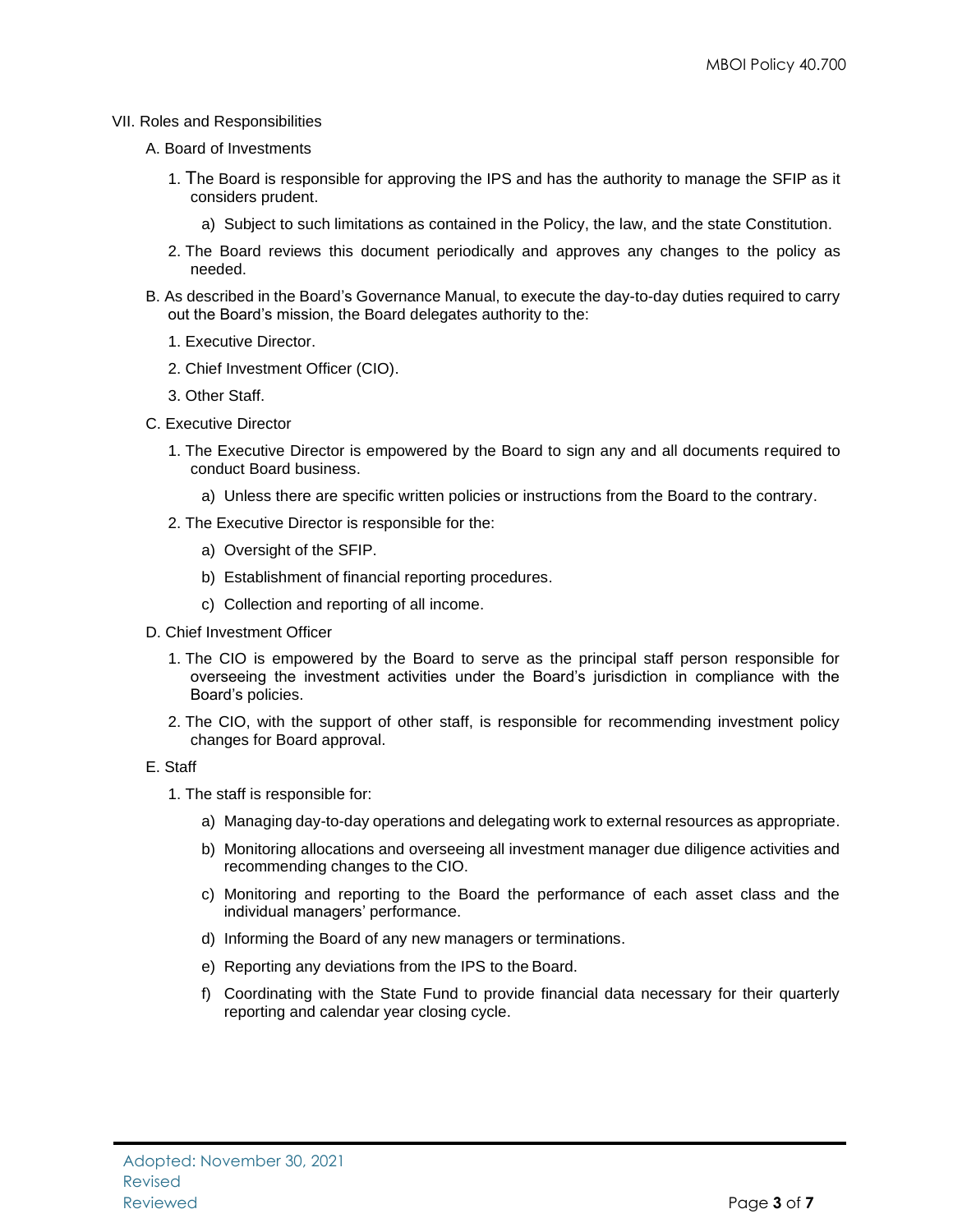- F. Investment Consultant
	- 1. The investment consultant assists the CIO and Staff with policy recommendations and provides advice to the Board.
	- 2. The investment consultant shall provide assistance to staff as requested in conjunction with the management of the SFIP.
- G. External Managers
	- 1. Managers are responsible for all aspects of portfolio management as set forth in the contract specific to each manager.
	- 2. Managers must communicate with staff as needed, regarding investment strategies and results.
	- 3. Managers must also cooperate fully with:
		- a) Staff regarding administrative, accounting, and reconciliation issues.
		- b) Any requests from the investment consultant and the master custodian.
- VIII. Strategic Asset Allocation
	- A. The current asset allocation ranges for the SFIP are in Policy 40.701.
	- B. The asset allocation ranges are subject to change as modifications are adopted by the Board, at which time Policy 40.701 of the Governance Manual will be revised to reflect these changes.
- IX. Rebalancing
	- A. The actual asset allocation mix may deviate from time to time from the approved asset allocation ranges due to financial market performance, cash flows, and manager performance.
	- B. Material deviations from the asset allocation ranges can alter the expected return and risk of the separate accounts.
	- C. Rebalancing to remain within the Board-approved allocation ranges is delegated to staff in consultation with the CIO and the Executive Director.
	- D. Any necessary rebalancing will be made in a timely manner and will take into consideration associated costs and current market conditions.
- X. Risk Management
	- A. Evaluation of Investment Managers
		- 1. The Investment Manager Evaluation Policy is a distinct policy that is regularly reviewed and updated separate from the IPS because staff utilizes the Investment Manager Evaluation Policy to oversee and manage other assets in addition to the SFIP assets.
	- B. Liquidity
		- 1. The total liquidity needs for the SFIP are generally low and participant capital is not expected to change dramatically on short notice.
		- 2. Illiquidity risk still needs to be monitored and managed by staff on a regular basis to ensure that:
			- a) Assets are not required to be sold too quickly, or at an unfavorable time, and potentially at a discount to fair value to meet the cash needs of State Fund.
				- (1) A significant percentage of the investment in Core Real Estate and High Yield Asset Classes is considered illiquid.
				- (2) Due to the limited liquidity of these assets, it will typically be impractical to fund participant cash needs or correct deviations from policy ranges through the purchase or sale of these assets.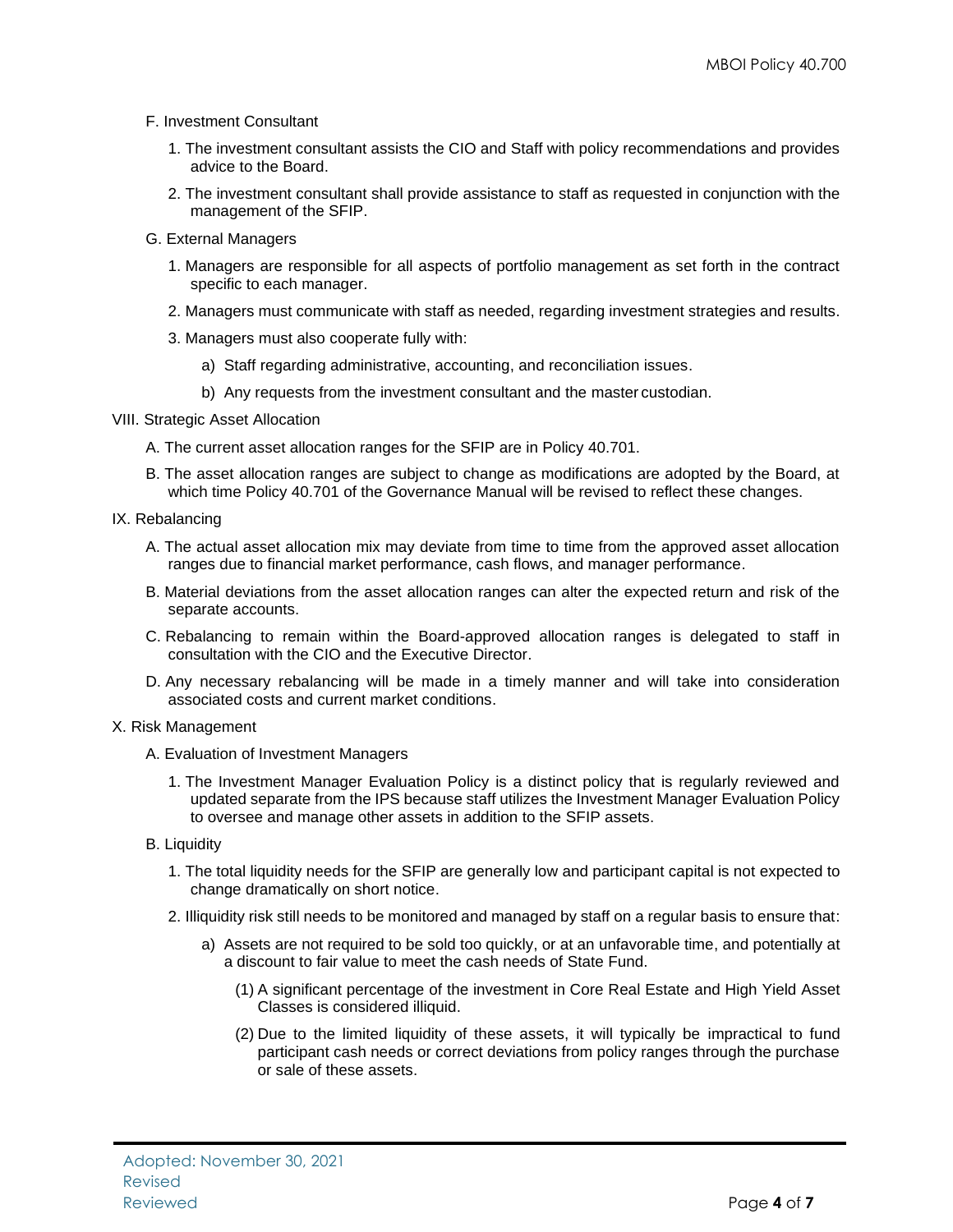- 3. The investments held in Equities and Investment Grade Asset Classes are categorized as publicly traded securities.
	- a) In "normal market" conditions many of the underlying assets can be liquidated in a relatively short period to accommodate both expected and unexpected withdrawals as well as any repositioning of the asset allocation to stay within approved ranges.
- C. Monitoring/Reporting Transparency
	- 1. Managers shall submit periodic reports to facilitate Staff's monitoring of the Managers' conformance to investment restrictions and performance objectives.
	- 2. Staff shall provide regular reporting to the Board regarding the asset allocation and performance of the SFIP to confirm these items are known and adhere to all IPS requirements and expectations.
- D. Leverage
	- 1. Leverage is a significant risk factor.
	- 2. Investment managers may utilize leverage only when permitted in the manager's investment guidelines approved by Staff.
	- 3. Staff shall monitor the use of leverage and its impact on risk and return.
	- 4. The use of derivative securities can generate additional leverage even if the derivative is being used to reduce the risk in other investments.
	- 5. Investment managers may only use derivatives when permitted in the manager's investment guidelines approved by Staff.
- E. Cash Investments
	- 1. Cash investments held within the SFIP entail an element of credit risk.
	- 2. Only approved cash investment vehicles are permitted. These include:
		- a) STIP
		- b) Any cash vehicle at the Custodial Bank
		- c) Any SEC-registered money market fund employed by an external asset manager which specifically address credit risk in their respective investment guidelines
- XI. Securities Lending
	- A. Section 17-1-113, MCA authorizes the Board to lend securities held by the state.
	- B. The Board may lend its publicly traded securities through an agent, to other market participants in return for compensation.
	- C. Currently, through an explicit contract, the state's Custodial Bank, manages the state's securities lending program.
	- D. The Board seeks to assess counterparty and reinvestment risk, associated with each aspect of its securities lending program.
	- E. The Board requires borrowers to maintain collateral at one hundred two percent (102%) for domestic securities and one hundred five percent (105%) for international securities.
		- 1. To ensure that the collateral ratio is maintained, securities on loan are marked to market daily and the borrower must provide additional collateral if the value of the collateral falls below the agreed-upon ratio of over-collateralization.
		- 2. In addition to the strict collateral requirements imposed by the Board, the credit quality of approved borrowers is monitored continuously by the contractor.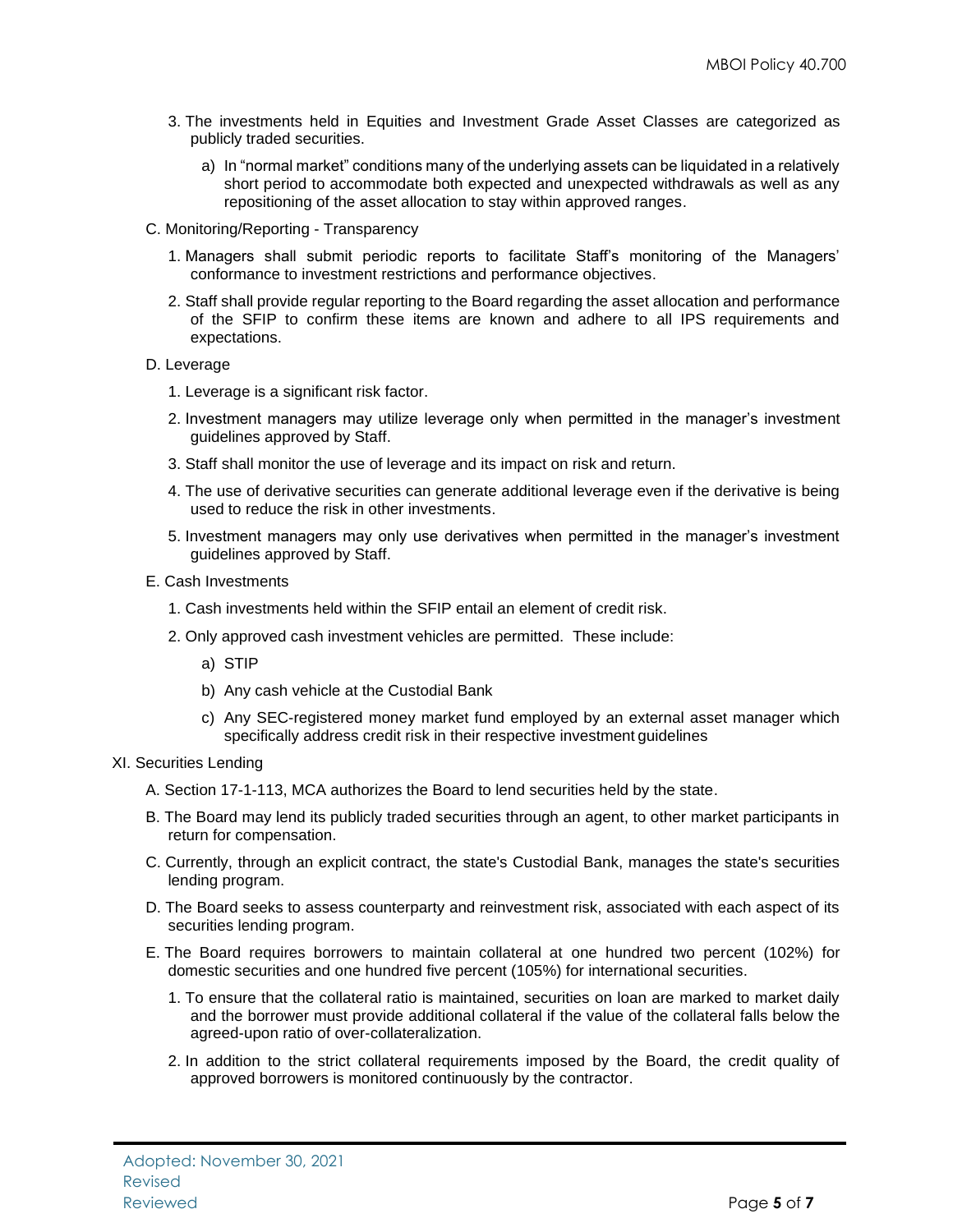- F. Staff may restrict a security or borrowing counterparty from the lending program upon notification to the Custodial Bank.
- G. Staff will monitor the securities lending program and will periodically report to the Board on the status of the program.
- H. The Board's participation in securities lending may change over time given account activity, market conditions and the agent agreement.
- XII. Exercise of Shareholder Rights
	- A. The Board recognizes that publicly traded securities and other assets of the SFIP include certain ancillary rights:
		- 1. The right to vote on shareholder resolutions at companies' annual shareholders' meetings.
		- 2. The right to assert claims in securities class action lawsuits or other litigation.
	- B. The Board will prudently manage these assets for the exclusive purpose of enhancing the value of the SFIP through such means as:
		- 1. Adopting and implementing a proxy voting policy.
		- 2. Undertaking productive, cost-effective action to exercise its rights as shareholders or claimants in litigation.
	- C. Proxy Voting
		- 1. Active voting of proxies is an important part of the Board's investment program.
		- 2. Under the contractual arrangements between the Board and its investment managers, the responsibility for voting proxies on the investments is delegated to the managers.
		- 3. Managers are contractually required to establish a proxy voting program in coordination with Board Staff and are required to vote proxies, excluding shares on loan on record date unless recalled under the Board's securities lending program, in the interest of the Plans' beneficiaries.
		- 4. Records of proxy votes shall be maintained by the Managers, and/or its third-party designee, and submitted to Staff and/or an external service provider annually.
		- 5. Staff will monitor the proxy voting practices of the Board's external investment managers.
		- 6. External service providers may be retained by either the Board or the Managers to assist in monitoring efforts.
		- 7. This monitoring will be coordinated with each manager to reasonably assure the Staff that Managers are fulfilling their fiduciary responsibilities with respect to proxy voting.
	- D. Class Action Litigation
		- 1. Claims under state and federal securities laws arising out of losses on securities under the Board's management are assets subject to the Board's fiduciary duty of prudent management.
		- 2. The Board shall take reasonable, cost-effective steps to identify, pursue and collect upon claims under securities laws for losses suffered by the Board on its investment.
		- 3. Accordingly, the Board maintains a detailed litigation policy, including process steps, outlined in Policy 10.250 of the Governance Manual.